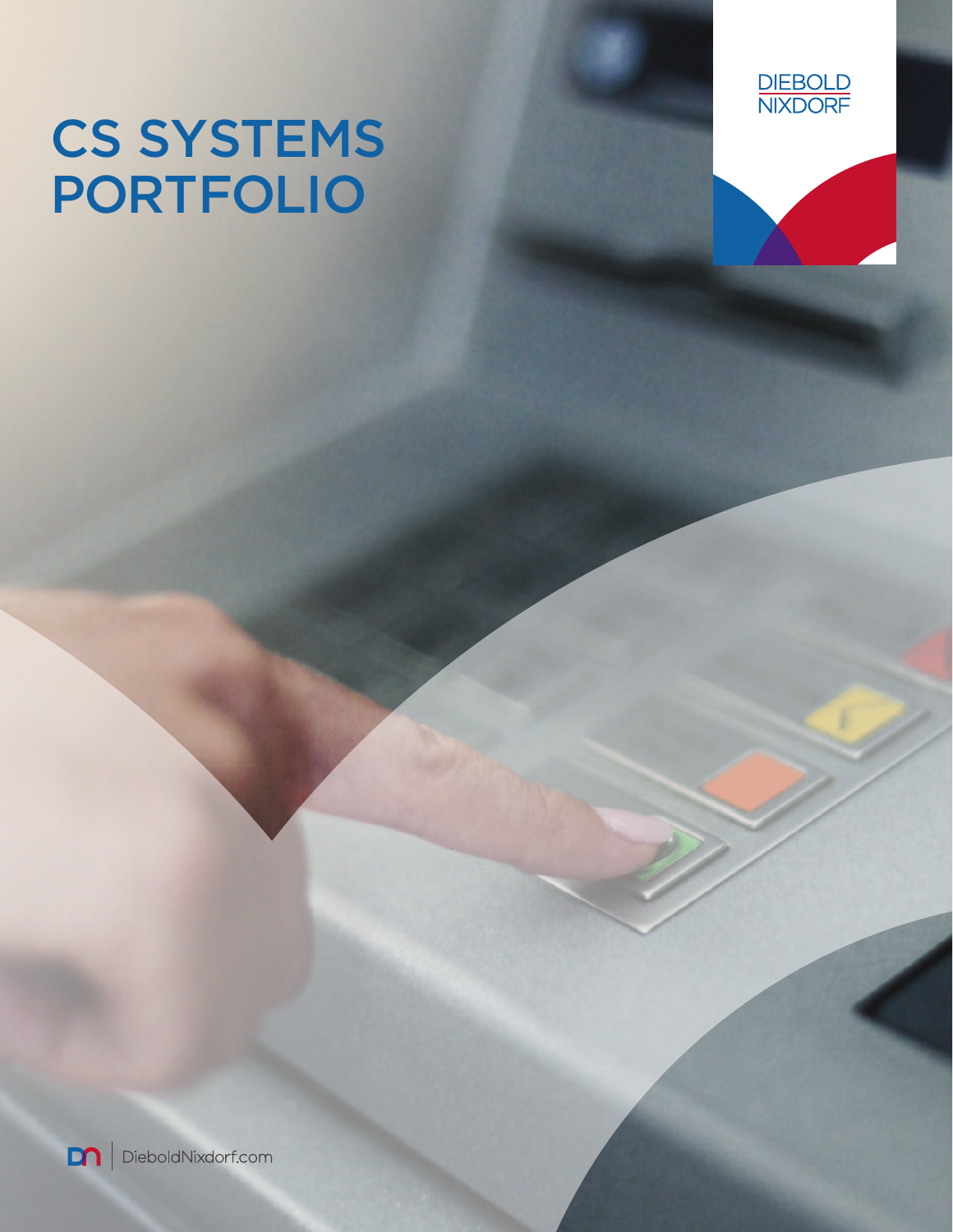# THE FINANCIAL SERVICES INDUSTRY IS IN A PERIOD OF NECESSARY EVOLUTION.

It is no secret that retail banking has been under significant pressure to adjust to dynamic changes within the industry. As regulations and consumer behavior shifts have restricted their abilities to drive revenue, financial institutions are now focused on sustainable cost reduction throughout the business to remain competitive. While seeking these efficiencies, however, financial institutions must keep in mind that…



### CONSUMERS DEMAND MORE CONVENIENCE THAN EVER WHEN INTERACTING WITH FINANCIAL SERVICE PROVIDERS.

One-third of Millennials say they are open to switching banks in the next 90 days, and it is not just young tech lovers thinking this way.<sup>1</sup> A study by Bain & Company found that customers who use branches frequently are almost three times more likely to switch banks.2 Clearly, banks need to adjust, making the banking experience more focused on serving where and when it is convenient, as well as more cost effective to operate.



#### DESPITE GROWING DIVERSITY IN PAYMENT OPTIONS, CASH REMAINS KING.

The self-service banking channel remains the most regular touchpoint for banking customers, research has demonstrated.3 Why? Partially because cash remains the most popular form of payment, even in highly developed countries like the U.S.4 As a result, progressive financial institutions are making this channel a key focal point for their customer engagement strategy and are seeking ways to control the cost of cash management.



#### SECURITY NEEDS ARE SHIFTING AS THREATS EVOLVE.

While financial institutions are focusing on providing convenient transactions to consumers, they must also focus on keeping those transactions secure in the face of increasing physical and logical attacks on self-service terminals.<sup>5</sup> Not only assets and sensitive data, but institutional reputations are at risk.



## DIEBOLD NIXDORF DELIVERS:

- An installed base of **1 million customer touchpoints** in more than **130 countries**
- Substantial intellectual property and experience in the **banking, retail, postal, transport and gaming arenas**
- The **largest portfolio of self-service automation solutions in the world,** empowering branch transformation and operational efficiency through transaction migration and teller automation
- Innovation and continued R&D in **cash-cycle management, security** and **branch automation,** focusing on connected commerce and the digitization of cash
- **Comprehensive understanding of market needs and trends,** helping to overcome challenges today and develop solutions that will empower success tomorrow
- A **reputation for reliability** based on a rich history of engineering excellence

## OUR CORE FOCUS: YOUR SUCCESS

#### TECHNOLOGY LEADERSHIP

Diebold Nixdorf's depth of industry expertise means evolving technology developments that meet the ever-changing needs of the market, consumers and business strategies. The combined talent, solutions and footprint of Diebold Nixdorf mean industry leadership from a knowledge, product innovation and capabilities standpoint.

#### OPERATIONAL EXCELLENCE

Developed with a goal of "future-proofing" our customers' investments, Diebold Nixdorf's systems address manual processes to speed up transaction time and allow full-service transactions to be migrated to the self-service channel through branch and teller automation. More automation means retail banks spend more time cultivating relationships and generating revenue for the business.

#### CUSTOMER COLLABORATION

Diebold Nixdorf seeks to help customers define new strategies, adopt new approaches, and meet new security and regulatory challenges through close collaboration and innovative advancements. We utilize our breadth and depth of global relationships across financial, gaming, transport, postal and retail markets to deeply understand and respond to pain points and trends with self-service solutions that bridge physical and digital worlds.

### WHY DIEBOLD NIXDORF?

You have choices when selecting a partner. That said, if you are choosing based on potential partners' breadth of experience, global exposure and technological prowess, your decision should be a simple one.

4 2015 Diary of Consumer Payment Choice. Federal Reserve Bank. 2016. 5 European ATM Crime Report: Period January to June 2016.

## WHERE DOES THIS TAKE US?

Financial institutions need hardware systems that evolve as their business needs do and that help grow their customer base. They require upgradeable functionality to align with consumer needs, expandable transaction sets that meet consumer demands and optimize branch processes, and up-to-date defensive measures that keep assets secure and stakeholders confident. **Fundamentally, financial institutions need what Diebold Nixdorf offers.**

<sup>1</sup> The Future of Retail Banking 2016. Marketforce. 2016.

<sup>2</sup> Customer Behavior and Loyalty in Retail Banking. Bain & Company. 2016.

<sup>3</sup> Global Consumer Banking Survey 2014. Ernst & Young. 2014.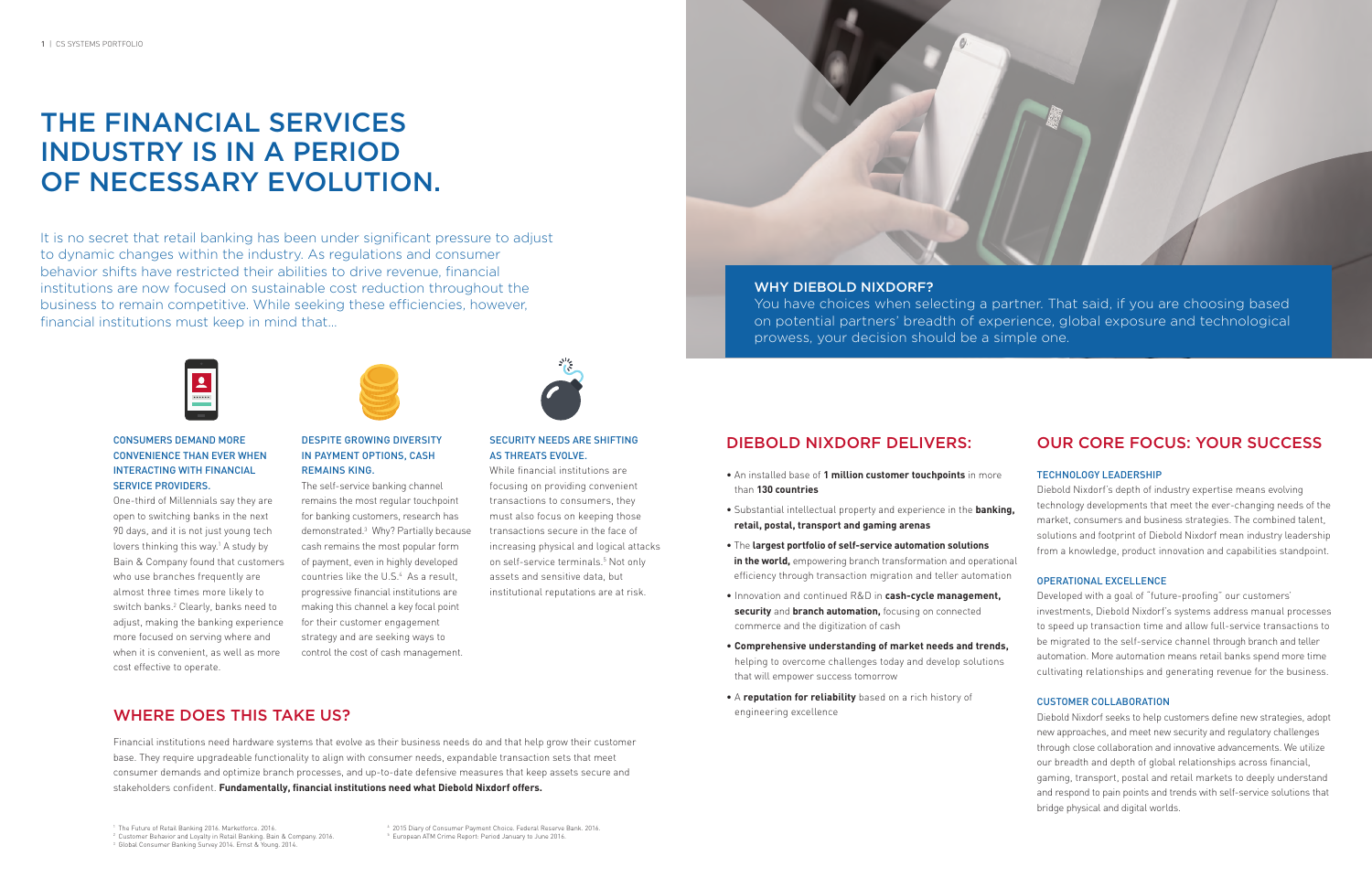

24/7 cash access to consumers



Low capital investment to deploy



Rapid ATM footprint expansion



Mobile device interactivity



reduces costs

Convenient deposits and withdrawals

 $\lceil \circ \mathbb{H} \rceil$ 

Advanced technology, ease of use

 $\overline{\mathbf{v}}$ 





Makes hightransaction volumes manageable



Advanced functionality, simple adoption

# **OUR INTELLECTUAL** PROPERTY EMPOWERS ROBUST GLOBAL SYSTEMS.



Intuitive, customer-friendly designs



Key enabler of branch transformation



Cost-effective, customer-pleasing automation



Cost-optimized construction



Drives customer growth and retention base

With more than **3,000 patents**, Diebold Nixdorf has the power to control quality and quickly adjust to an ever-changing marketplace. Developing both hardware and software means we can provide expedited updates, streamline compliance and ensure our technology always meets or exceeds your expectations. After all, we understand that **98-percent reliability is sometimes simply not enough** when your reputation is on the line.



Increases efficiency and accuracy



Maintains high up-time



Frees staff to enhance relationships



Frees staff to enhance relationships



Reduces cash-handling time and cost



Pleases fast-moving consumers



Reduces queues, benefitting customers

Diebold Nixdorf can provide reliable, industry-leading solutions for the financial services market in part because we have developed and own the advanced technology that empowers our systems. We have a rich history of engineering excellence and innovation based on the needs of the marketplace, and the result has been a wide variety of technologies designed to solve pain points and align with consumer preferences.

# THE DIEBOLD NIXDORF SYSTEMS PORTFOLIO Diebold Nixdorf offers a comprehensive suite of self-service options to meet the diverse needs of a differentiated, global marketplace.

#### CASH-DISPENSING SYSTEMS

Ideal for rapid market expansion.



#### CASH-RECYCLING SYSTEMS

Well suited for high-traffic, high-transaction-volume areas.

### INTELLIGENT DEPOSIT SYSTEMS

Offering rich transaction sets and advanced functionality.

#### KIOSK SYSTEMS

Allowing smarter use of branch staff while providing customer convenience.



### TELLER AUTOMATION SYSTEMS Streamlining process to reduce

costs and increase security.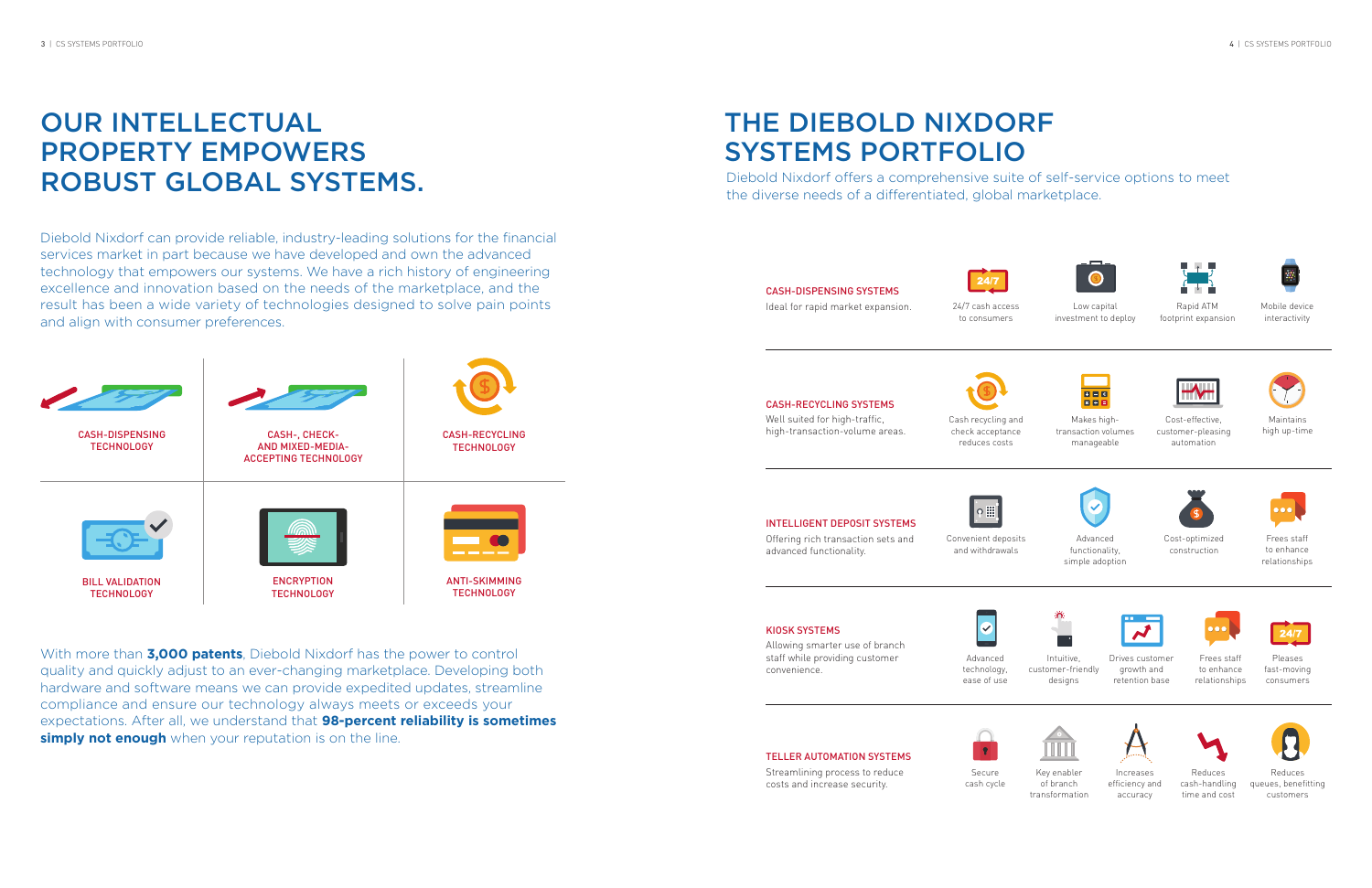# CASH DISPENSERS CASH RECYCLERS

Diebold Nixdorf's cash-dispensing systems are ideal for rapid market expansion where demand for cash is high, but reliability is essential. These systems provide secure access to cash and a cost-optimized design, allowing you to expand your footprint without expanding your budget.

Diebold Nixdorf's cash-recycling systems are designed to maintain maximum cash availability when consumers visit the self-service channel. They cut down on cash-management costs for operators, especially in locations with high-transaction volumes, while maintaining industry-leading security.







CS 100 LOBBY Tabletop-sized unit provides cash availability for emerging markets in an affordable, reliable format.



CS 280 LOBBY Lobby cash dispenser that offers a remarkably compact footprint for financial or retail installations.



CS 2020 LOBBY Award-winning, compact, modern cash dispenser offering cash accessibility via mobile or NFC technology, along with an encrypted touchscreen.

CS 4040 LOBBY Lobby cash-recycling terminal with a compact footprint.



CS 5500/CS 5550 LOBBY OR TTW Compact cash dispenser designed for cost-efficient operation with up to 60% power savings.



CS 2040 LOBBY Compact, flexible lobby cash dispenser that can be upgraded to cash recycling and offers optimized TCO based on CCMS plug-and-play cassette technology.



CS 2060 LOBBY Ideal unit for use in branch and lobby environments, offering options such as innovative print, passbook or coin processing.



CS 5700/CS 5750 LOBBY OR TTW

Advanced cash dispenser optimizing the user experience with two displays and improving the TCO with intelligent, vertical, high-capacity cassettes.



CS 562 TTW Unit built to replace other manufacturers' ATMs, minimizing costs associated with retrofitting for locations with limited space or greater disability compliance requirements.



Indoor or outdoor through-the-wall cash dispenser with a compact, robust design.

Lobby or through-the-wall terminal recycling up to seven denominations, featuring passbook printer options, single-check deposit and coin dispensing.



#### CS 4080/CS 4580 LOBBY OR TTW

Lobby or through-the-wall cash recycler with optional bundle check and cash acceptance, passbook printing, statement printing, coin dispensing and mass coin deposit features available.

CS 828/CS 868 LOBBY OR TTW

Lobby or through-the-wall cash recycler offering deposit automation and check acceptance. Features flexible configurations, either for added cash capacity, additional denomination support, cash in/cash out or cash recycling with dispenser backup.





### CS 4060/CS 4560 LOBBY OR TTW

#### CS 4090 LOBBY

Versatile unit that offers cash recycling, advanced functionality to optimize branch efficiency and optimized TCO based on CCMS plug-and-play cassette technology.



### CS 9900 LOBBY

Versatile unit available in a variety of formats that offers cash recycling, advanced functionality to optimize branch efficiency and enhanced security options, such as an anti-skimming card reader.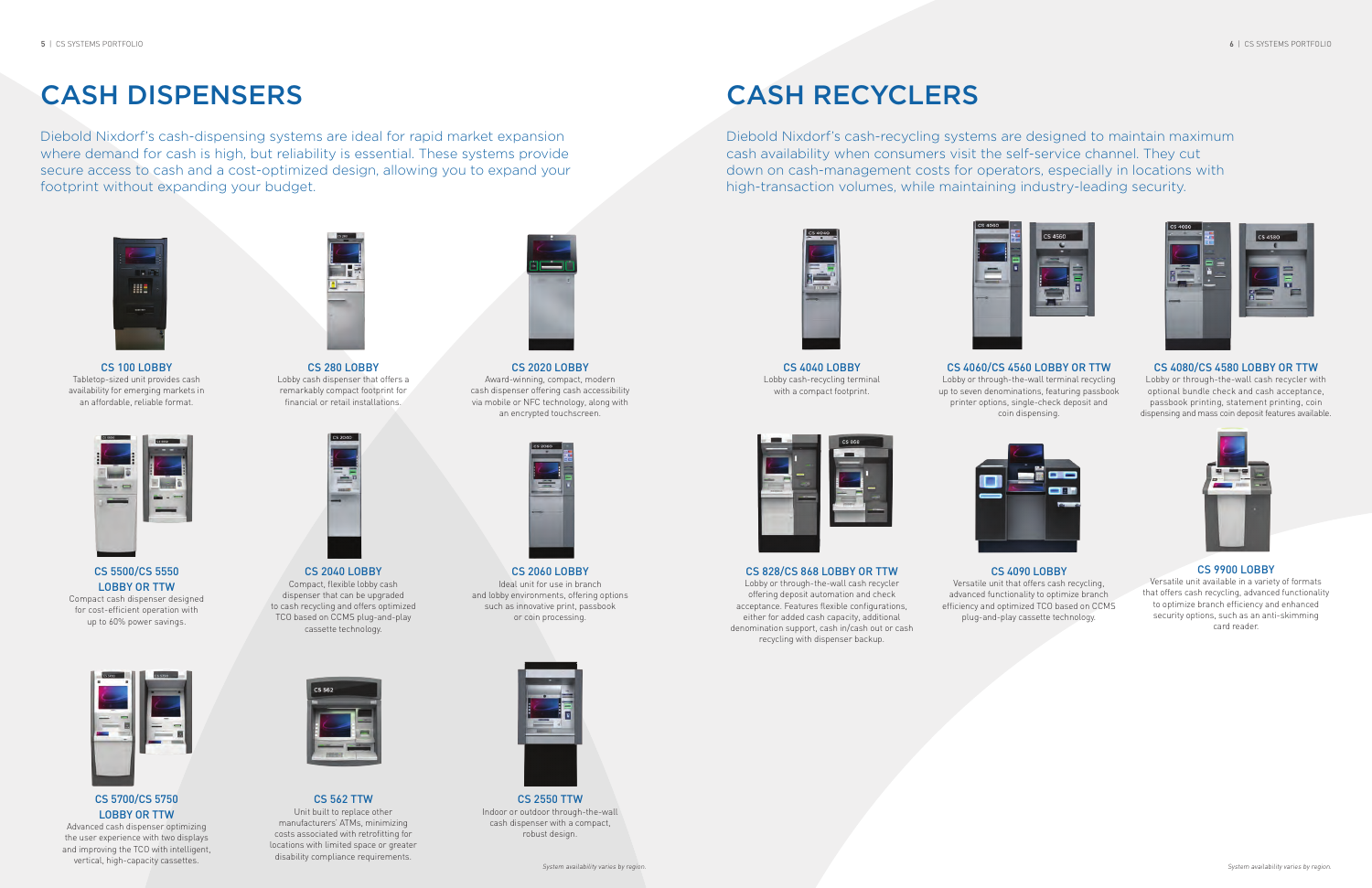# INTELLIGENT DEPOSIT SYSTEMS KIOSK SYSTEMS



Our intelligent deposit systems are designed to offer consumers maximum convenience with access to quick, accurate transaction sets. These terminals also save financial institutions time and money by automating many processes that were traditionally handled manually.

When you want to offer consumers the option to enter information, scan documents or checks, or print information without having to wait to speak to a representative, in-lobby kiosk options are a convenient, cost-effective option.





The less time branch or retail staff members need to spend counting and sorting cash, the more time they can spend focused on building relationships with and selling to consumers. Teller automation units offer quick cash-recycling functionality while maintaining a high level of security.







CS 2070 LOBBY

Multifunctional system supporting mixed bundle check and cash deposits, with options to support coin dispense and deposit.



CS 2080 LOBBY Multifunctional system with options for passbook printing, bundle check and cash deposit, coin dispense and deposit, and upgradeability to cash recycling.



CS 7700/CS 7750 LOBBY OR TTW

Multifunctional indoor or outdoor through-the-wall system for cash and check deposits, and optional coin dispensing.



CS 2560/CS 2560 DU TTW OR DRIVE-UP TTW

Multifunctional indoor or outdoor system available in a compact design and a drive-up format that offers bundle check and cash deposit, coin dispensing, and passbook printing.



CS 7780 DRIVE-UP TTW Multifunctional outdoor, through-the-wall drive-up system enabling intelligent deposit for both cash and checks.



CS 2590 DRIVE-UP ISLAND Multifunctional terminal offering bundle cash and check processing for free-standing, outdoor drive-up installations.



CS 7790 DRIVE-UP ISLAND Multifunctional outdoor, island drive-up system enabling intelligent deposit for both cash and checks.



CS 2000 Flexible transaction and statement printer system that includes comprehensive print functionality in a small footprint.

CS 2010 Transaction and statement printer system offering comprehensive print functionality and a large, horizontal display.

CS 3000 Flexible kiosk offering comprehensive print functionality and an integrated check/document scanner.



#### CS 3010

Kiosk offering comprehensive print functionality, integrated check/document scanning and a large horizontal display on a minimum footprint.

CS 6040 Compact cash-recycling teller unit with an innovative banknote storage concept allowing cassette interchanges between certain systems.



CS 6060 Cash-recycling automated teller safe for both undercounter and counter installations.